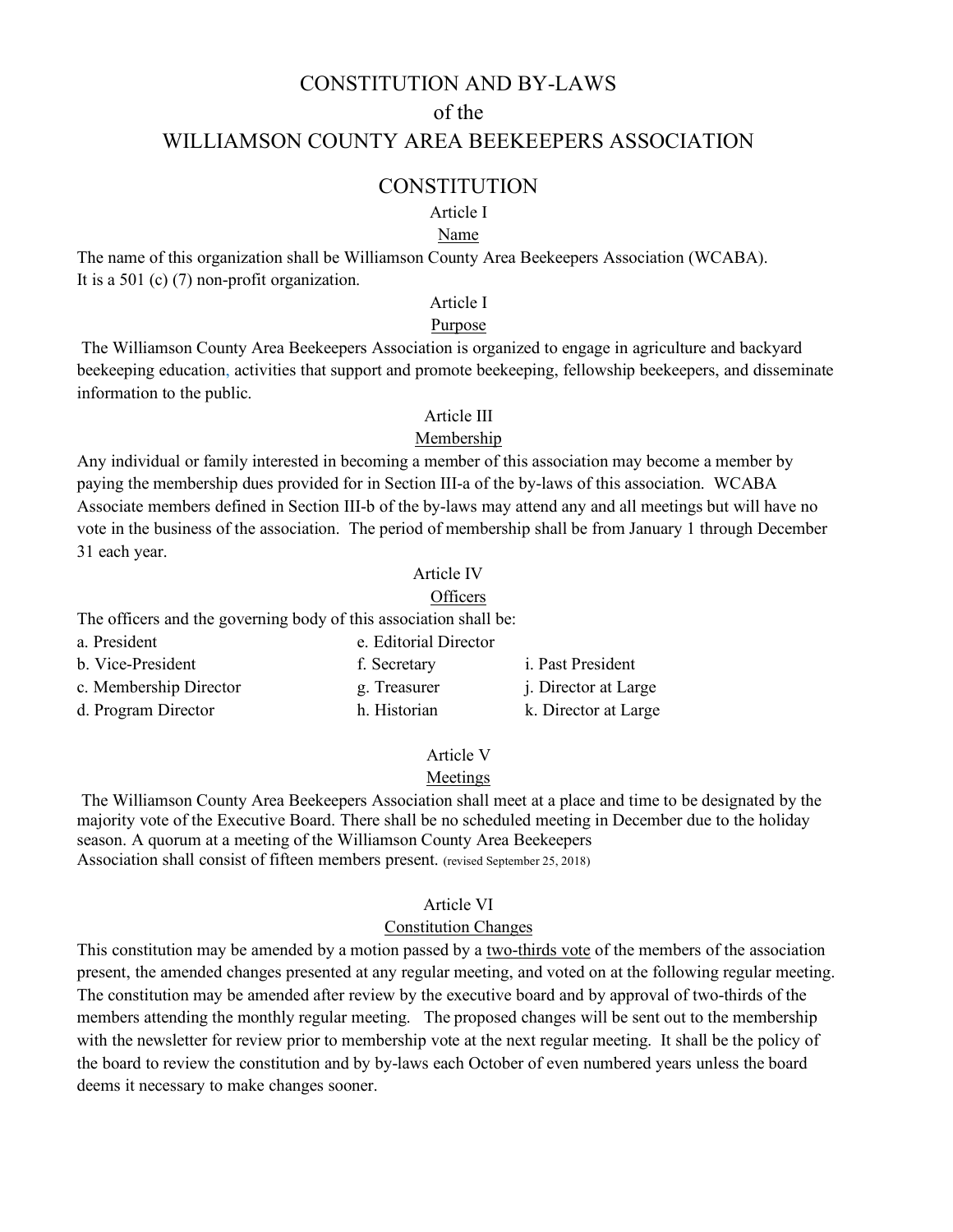# BY-LAWS

## Section I

## **Officers**

a. The President, Vice-President, Membership Director, Program Director, Editorial Director, Secretary, Treasurer, and Historian shall be elected by a majority voting at the regular meeting in November of each year and shall take office at the January meeting. The executive board shall consist of the officers listed above, the past president, plus two members at large, not elected, but appointed by the executive board to serve as volunteers on the board.

b. The nominating committee shall consist of three members appointed by the President prior to, but no later than, the October membership meeting. The nominating committee shall select a slate of officers for the next year. The list of candidates shall be present and elected at the November meeting. Nominations from the floor may be accepted. The nominee selected by the committee or from the floor must be a member in good standing and willing to serve in the office. The names proposed by the nominating committee to the general membership will be posted in the newsletter prior to election

d. All officers shall serve for one year or until their successors are elected or appointed.

e. In the case of death or resignation of an officer of the association, the Executive Board shall fill the vacancy by appointment for the remainder of the year. In the case of the office of President, the Vice-President will serve the remainder of the year and a new vice-president shall be appointed from either the membership at large or from the present officers.

f. Any officer being absent for three consecutive (regular or executive) meetings, without just cause, shall be replaced and a new officer appointed by the executive board to complete the remainder of the term.

g. Officers are encouraged, but not required, to be members of the Texas Beekeepers Association.

# Section II

# Duties of Officers

a. The president shall preside at all meetings of the association and of the executive board. He or she shall have general supervision of the officers of the association. He or she will be the official spokesperson for the organization and sign all official correspondence. He or she may call a meeting of the Executive Board at any time and place he or she selects. He or she shall appoint all committees. Committees may include but are not limited to educational seminars, scholarship, outreach, etc. The President may appoint or seek volunteers for equipment procurement, bee procurement, meeting snacks, honey bee queen advisor, etc.

b. The Vice-President, in the absence of the President shall preside and assume all the duties and privileges of the President. He or she will assist the President as needed.

c. The membership director shall collect all membership dues and keep an attendance record of all meetings. Records of past members may be kept for a period of two years or as designated by the board.

c. The Program Director shall be responsible for a program at each monthly meeting.

d. Editorial director shall be the association reporter and editor of the association's monthly newsletter.

e. The secretary shall keep the minutes of the meetings of the association and of the Executive Board, and publish the minutes in newsletter. He or she shall carry on the correspondence of the association. The Secretary will keep a copy of the constitution and by-laws. The constitution and by-laws will be provided to any new member of the executive committee or membership. The constitution and by-laws will be posted on the website for view of the general public.

f. The Treasurer shall accept from the Membership Director all membership dues and all other money collected by the association. He or she shall dispense the funds of the association for the incidental expenses of the association as directed by the Executive Board. An oral report shall be given at monthly meetings. An oral and printed report shall be given at the Executive Board meetings. The monthly bank statement shall go to the Treasurer and President. The President or a quorum of the board may request audits at any time.